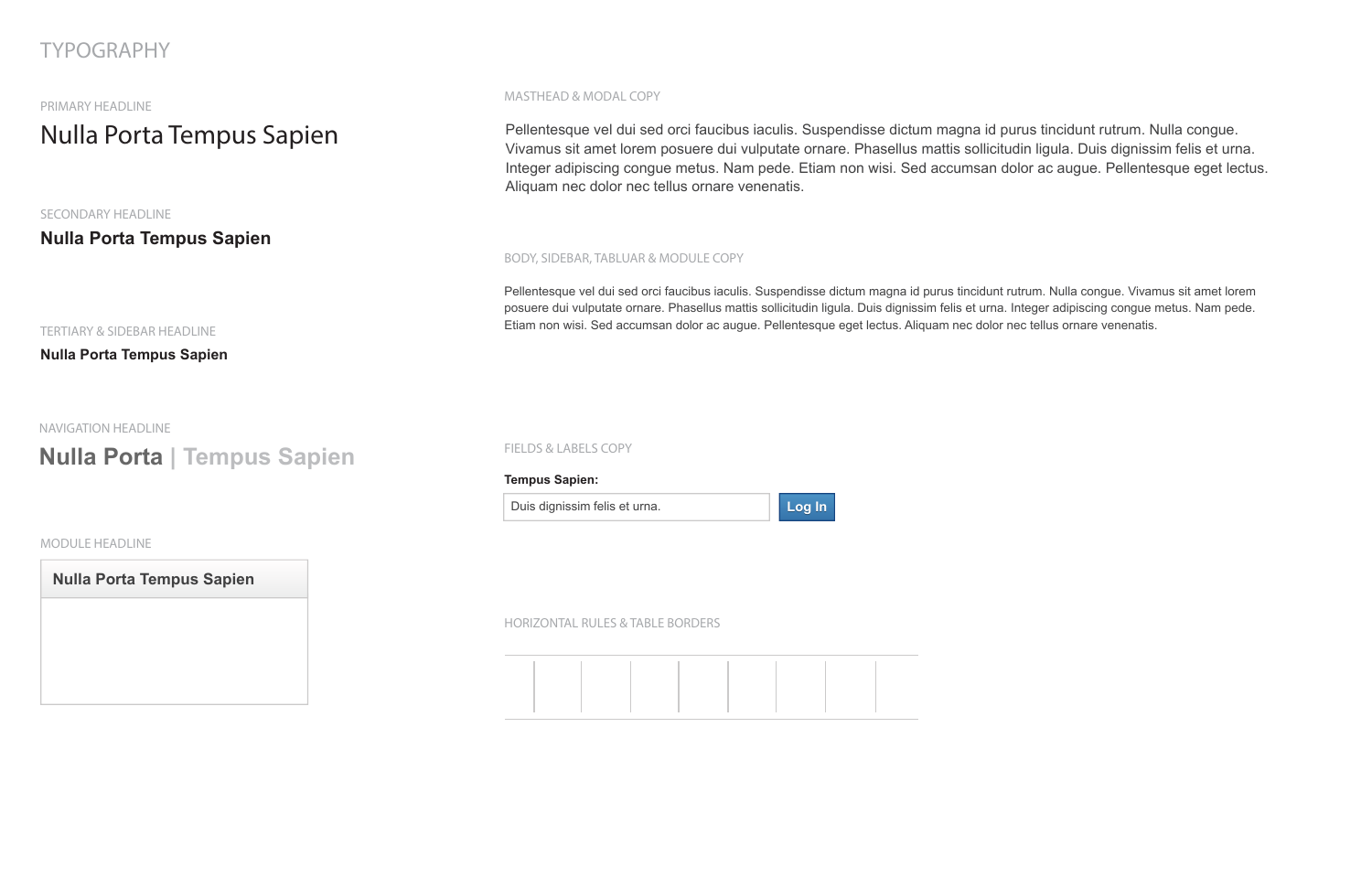# UI & LINKS

#### PAGINATION & OTHER UI



| 'IVE | <b>VISITED</b> |
|------|----------------|
|      |                |

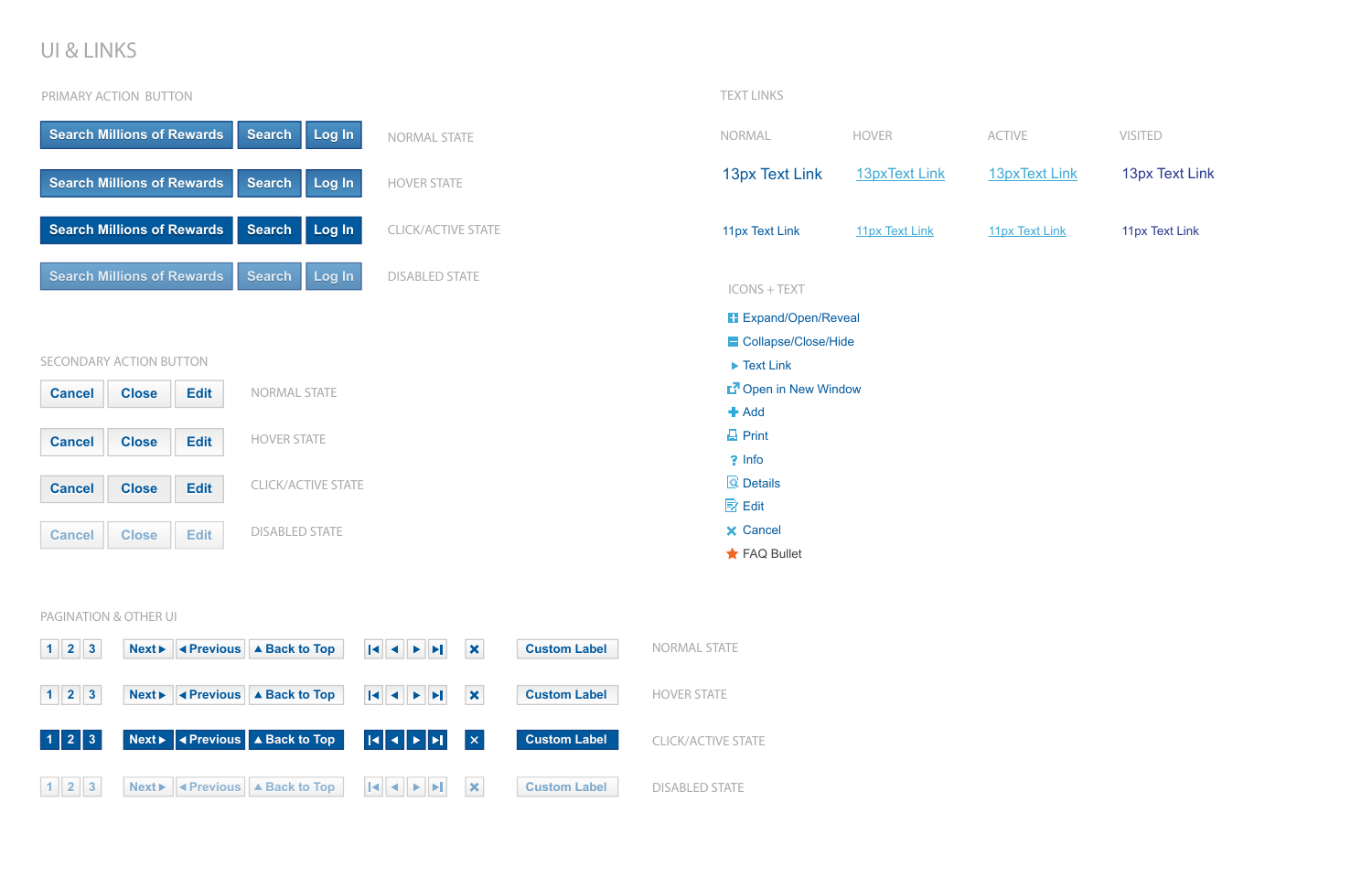### MODULES, TABLES & MODALS

#### MODAL

### **Nulla Porta Tempus Sapien**

Pellentesque vel dui sed orci faucibus iaculis. Suspendisse dictum magna id purus tincidunt rutrum. Nulla congue. Vivamus sit amet lorem posuere dui vulputate ornare. Phasellus mattis sollicitudin ligula. Duis dignissim felis et urna. Integer adipiscing congue metus. Nam pede. Etiam non wisi. Sed accumsan dolor ac augue. Pellentesque eget lectus. Aliquam nec dolor nec tellus ornare venenatis.

### **Nulla Porta Tempus Sapien**



#### MODULE

#### TABLE & TABLE HEADER

| <b>Nulla Porta Tempus Sapien</b> |                       |
|----------------------------------|-----------------------|
|                                  |                       |
|                                  |                       |
|                                  |                       |
|                                  |                       |
| <b>MODULE UI &amp; FOOTER UI</b> |                       |
| <b>Nulla Porta Tempus Sapien</b> | Text Link   Text Link |
|                                  |                       |
|                                  |                       |

| <b>Nulla Porta Tempus Sapien</b> |                                                                                                                                   |  |  |
|----------------------------------|-----------------------------------------------------------------------------------------------------------------------------------|--|--|
| <b>Integer Dui</b>               | Nam Pede                                                                                                                          |  |  |
| Nulla Porta                      | Pellentesque vel dui sed orci faucibus iaculis. Suspendisse dictum magna id<br>purus tincidunt rutrum. Nulla congue.              |  |  |
| <b>Tempus</b>                    | Phasellus mattis sollicitudin ligula. Duis dignissim felis et urna. Integer adipiscing<br>congue metus. Nam pede. Etiam non wisi. |  |  |

2 of 3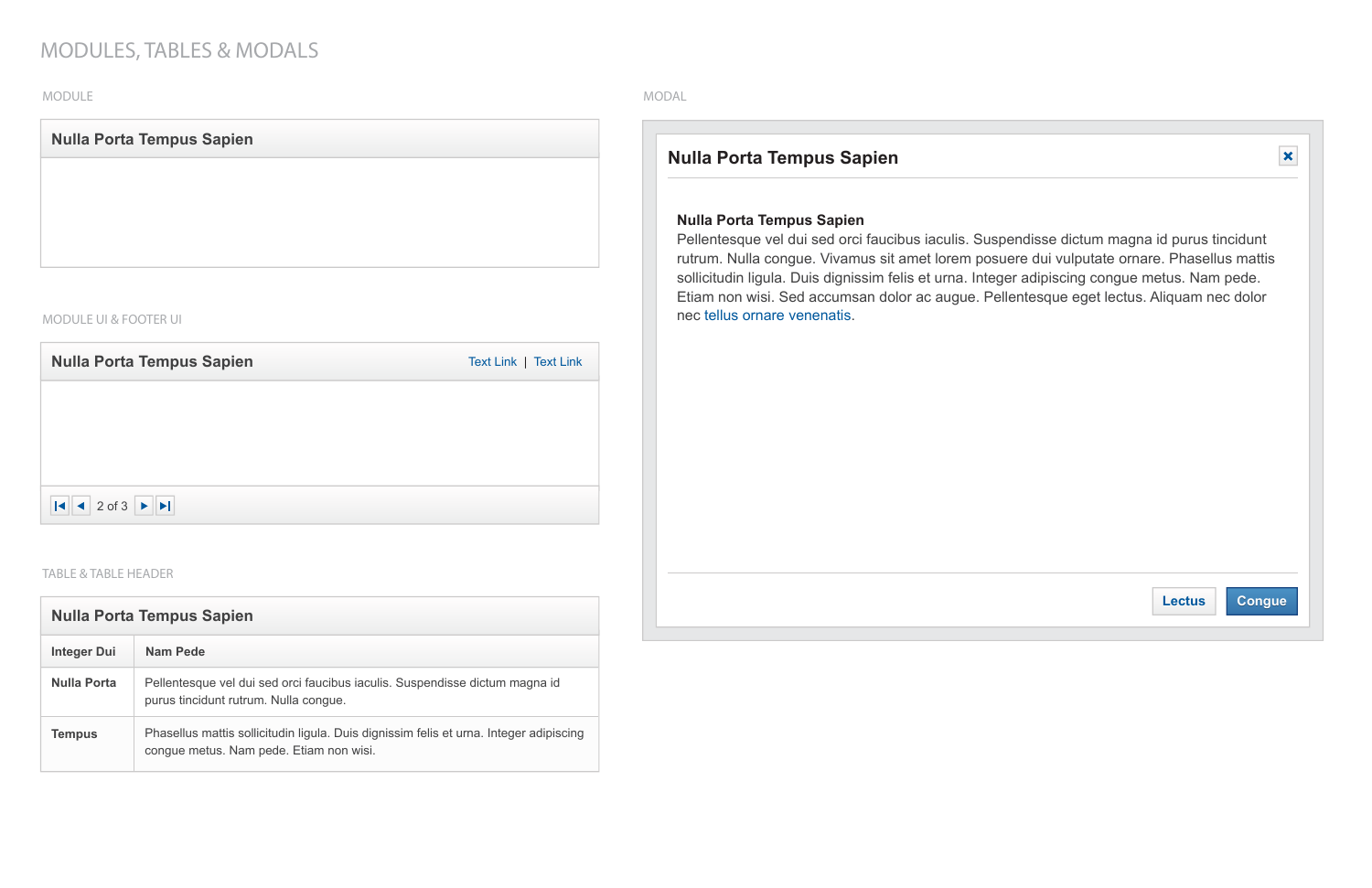## NAVIGATION

| <b>TABBED NAVIGATION</b>                                                                                                                                              |                           | SELECTED                                     | <b>HOVER</b>         | ACTIVE                                      | NORMAL      |                                 |                         |          |
|-----------------------------------------------------------------------------------------------------------------------------------------------------------------------|---------------------------|----------------------------------------------|----------------------|---------------------------------------------|-------------|---------------------------------|-------------------------|----------|
|                                                                                                                                                                       |                           | <b>Account Details</b>                       | <b>Order History</b> | Profile                                     | Preferences | <b>Address Book</b>             | <b>Account Settings</b> |          |
|                                                                                                                                                                       |                           |                                              |                      |                                             |             |                                 |                         |          |
| <b>SIDEBAR NAVIGATION</b>                                                                                                                                             |                           |                                              |                      |                                             |             |                                 |                         |          |
| <b>About ThankYou</b>                                                                                                                                                 | SELECTED                  |                                              |                      |                                             |             |                                 |                         |          |
| What's New?                                                                                                                                                           | NORMAL                    |                                              |                      |                                             |             |                                 |                         |          |
| <b>How it Works</b>                                                                                                                                                   | <b>HOVER &amp; ACTIVE</b> |                                              |                      |                                             |             |                                 |                         |          |
| Why Join ThankYou?                                                                                                                                                    |                           |                                              |                      |                                             |             |                                 |                         |          |
| <b>Getting Started</b>                                                                                                                                                |                           |                                              |                      |                                             |             |                                 |                         |          |
| <b>Member Memories</b>                                                                                                                                                |                           |                                              |                      |                                             |             |                                 |                         |          |
| <b>Our Sponsors</b>                                                                                                                                                   |                           |                                              |                      |                                             |             |                                 |                         |          |
| <b>FOOTER NAVIGATION</b>                                                                                                                                              |                           |                                              |                      |                                             |             |                                 |                         |          |
| NORMAL & VISITED STATE HOVER ACTIVE                                                                                                                                   |                           | <b>NORMAL &amp; VISITED STATE</b>            |                      |                                             |             | <b>HOVER &amp; ACTIVE STATE</b> |                         |          |
| <b>CITI.COM</b><br><b>CITI CARDS.COM</b>                                                                                                                              |                           | <b>TERMS &amp; CONDITIONS</b>                | PRIVACY              | <b>SECURITY</b>                             | CAREERS     | <b>ABOUT US</b>                 | CONTACT US              | SITE MAP |
| citi Citi.com is the global source of information about and access to financial services provided by Citigroup family of companies.<br>Copyright © 2011 Citigroup Ind |                           |                                              |                      |                                             |             |                                 |                         |          |
|                                                                                                                                                                       |                           | Member of FDIC<br>EMBER<br>Learn More<br>FDI |                      | Powered by<br>Rearden Commerce <sup>™</sup> |             |                                 |                         |          |
|                                                                                                                                                                       |                           |                                              |                      |                                             |             |                                 |                         |          |

right © 2011 Citigroup Inc.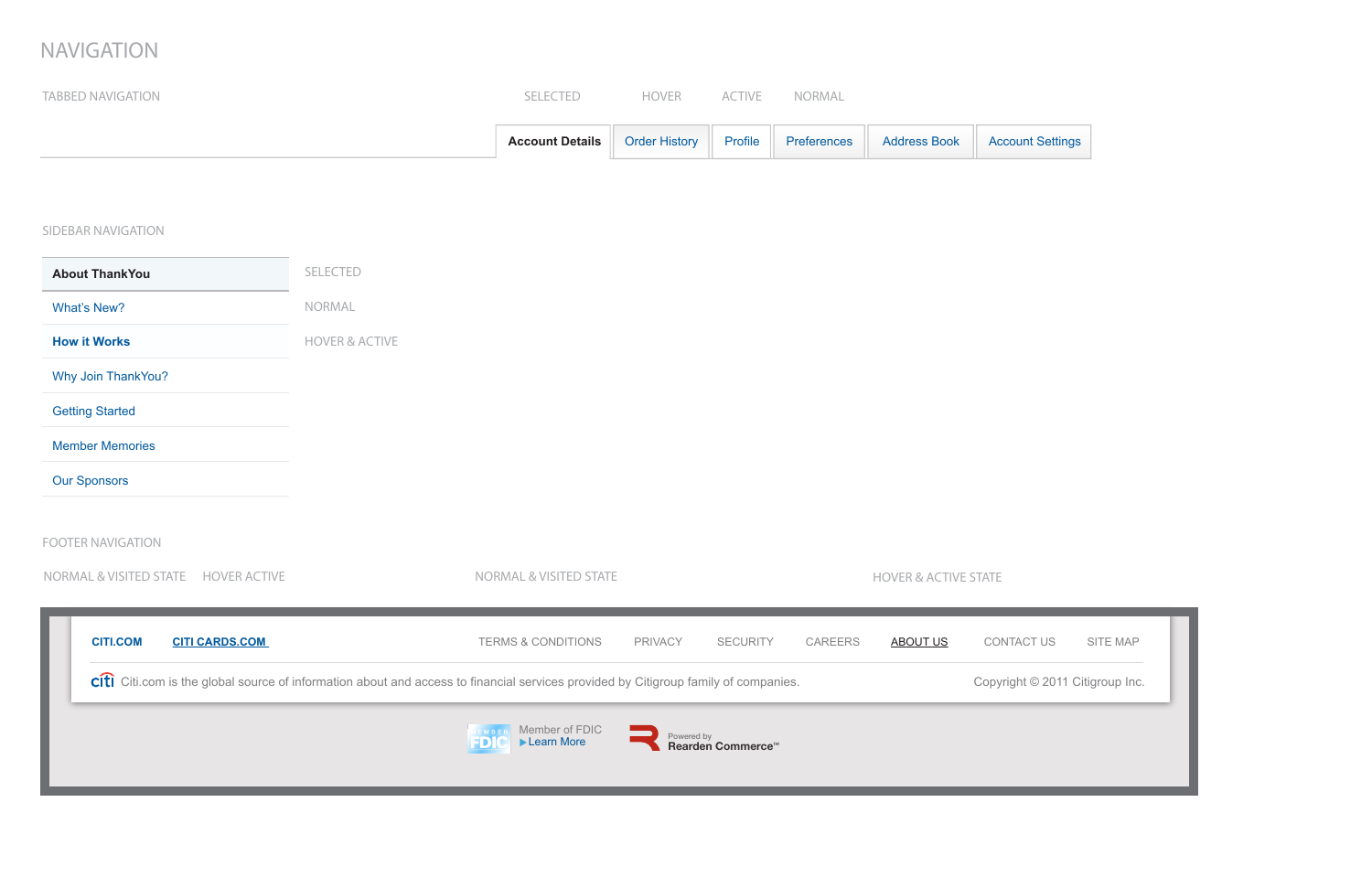# GRID & LAYOUT

GRID • 12 COLUMNS • 20PX MARGINS **1 2 3 4 5 6 7 8 9 10 11 12**  $-980PX -$